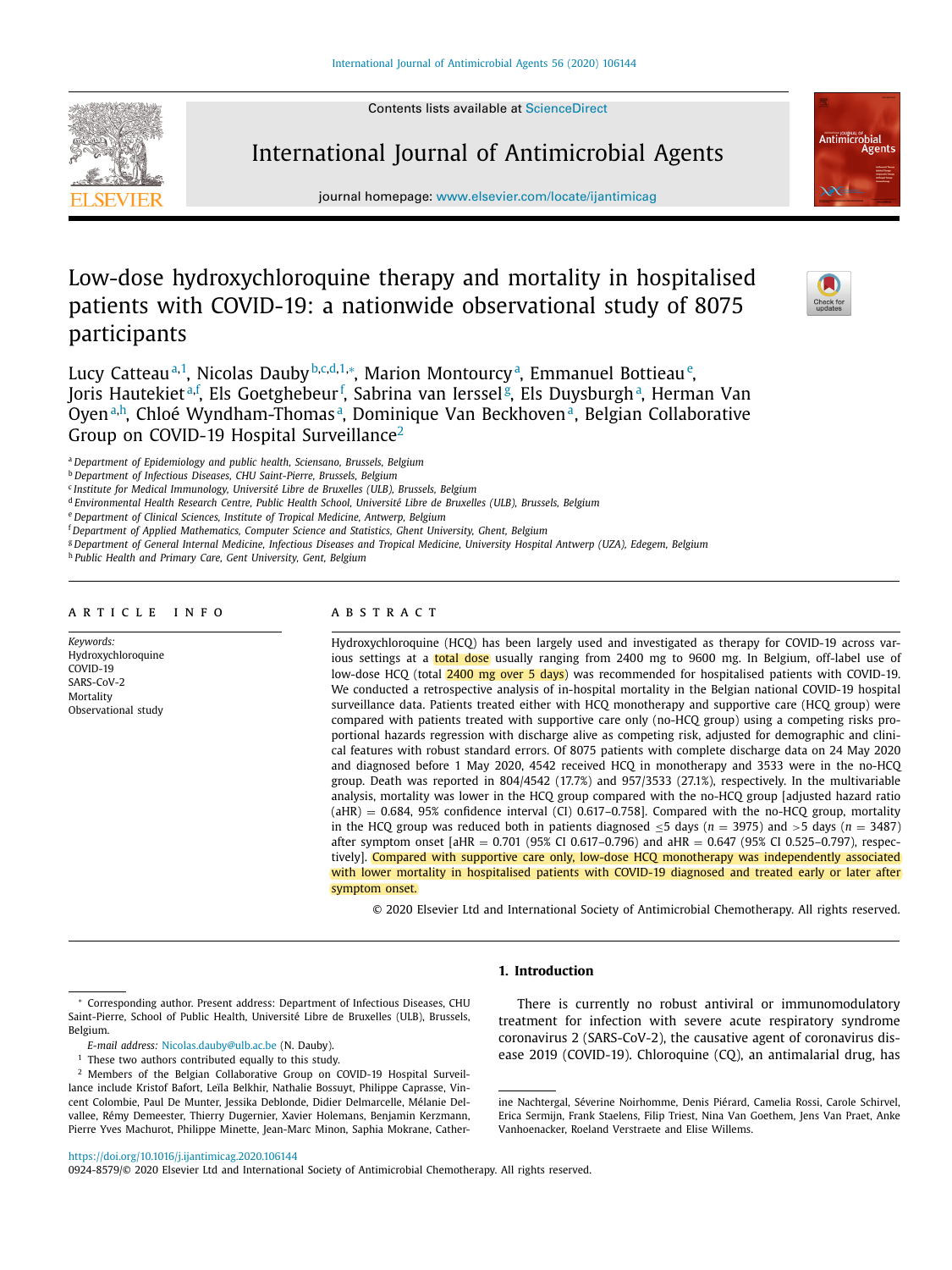been shown to have in vitro antiviral properties both against SARS-CoV and SARS-CoV-2 by different mechanisms  $[1-4]$ . It has also been hypothesised that CQ could have a positive impact on COVID-19 outcome through immunomodulatory properties [5,6]. Hydroxychloroquine (HCQ), a derivative of CQ, has a long clinical track record as a treatment for malaria and inflammatory diseases such as systemic lupus erythematous and rheumatoid arthritis, with a favourable safety profile in acute and chronic use [7]. Both CQ and HCQ were selected by the World Health Organization (WHO) for potential repurposing for COVID-19. Early during the amplification phase of the epidemic in Belgium, and pending results of clinical trials, off-label administration of a 'low-dose' regimen of HCQ sulphate in monotherapy (400 mg twice on Day 1, followed by 200 mg twice a day from Days 2 to 5, i.e. a total dose of 2400 mg) was recommended as an acceptable immediate treatment option for hospitalised COVID-19 patients [8]. This guidance, officially released on 13 March 2020, was based on the following considerations: (i) HCQ was the only drug with demonstrated in vitro effect against SARS-CoV-2 available in Belgium at that time; (ii) HCQ exhibited a superior in vitro antiviral effect in comparison with CQ, likely explained by the higher accumulated intracellular drug concentrations [9]; (iii) limited pharmacokinetic data suggested that the selected dosage should have sufficient antiviral activity  $[10]$ ; (iv) chronic administration of HCQ for rheumatological disorders has not been associated with major safety signals over decades of use; (v) restricting HCQ use to well-selected COVID-19 patients monitored at hospitals appeared as a reasonable risk/benefit compromise considering the well-known dose-dependent cardiotoxicity of the drug; and (vi) it was advised to Belgian hospitals to administer this off-label regimen whenever possible within clinical studies. Of note, azithromycin (AZM) and systemic use of corticosteroids were not recommended in the guidance [8]. Simultaneously, Sciensano, the Belgian Scientific Institute of Public Health, initiated a national surveillance of COVID-19 hospitalised patients that included treatments and outcomes among its variables, enabling the clinical surveillance of drug use and outcome.

So far, the impact of HCQ on the outcome of SARS-CoV-2 infection in humans remains undetermined. An increasing number of single-centre and multicentre retrospective studies using various HCQ dosages are being published with conflicting results [11–19]. Recently, the UK-based RECOVERY and WHO-led SOLIDAR-ITY trials communicated that HCQ at the study dosage of 9200– 9600 mg over 10 days provided no benefit in hospitalised patients with COVID-19 [20].

In the present study, we retrospectively assessed the association between HCQ monotherapy and in-hospital mortality in a nationwide registry of 8075 COVID-19 patients. Next, the impact of HCQ treatment on mortality was investigated according to the time between symptom onset and COVID-19 diagnosis.

# **2. Methods**

#### *2.1. Data collection*

Sciensano's data collection of patients hospitalised with confirmed COVID-19 was initiated on 14 March 2020, 2 weeks after the first symptomatic case was reported in Belgium, and systematic registering was strongly encouraged by health authorities. Two independent online secured questionnaires in LimeSurvey (LimeSurvey GmbH, Hamburg, Germany) were made available: one with information after admission and the second after discharge. Information collected at admission included sociodemographic characteristics, clinical presentation, co-morbidities, chronic treatment with renin–angiotensin–aldosterone system inhibitors and diagnostic workup. Data collected at discharge included COVID-19 treatment details (antiviral and immunomodulatory drugs, including date of initiation and termination, mode of administration), clinical and laboratory markers of disease severity during hospital stay, admission to the intensive care unit (ICU) and final outcome at hospital discharge (dead or discharged alive).

# *2.2. Hydroxychloroquine treatment*

On 13 March 2020, a task force (ND, SVI and EB, affiliated to the national reference institutions for emerging infections), coordinated by Sciensano, published a guidance for the management of patients hospitalised with COVID-19. Based on the abovedescribed rationale, the 'low-dose' HCQ regimen (2400 mg in total over 5 days) was recommended as a reasonable emergency therapeutic option for hospitalised patients and was centrally provided for free [8]. A set of warnings were provided on its use, including corrected QT (QTc) determination in all admitted patients and close cardiac monitoring in case of baseline QTc exceeding 450 ms and in all conditions that could favour arrhythmia (underlying cardiopathy, congenital or acquired QTc prolongation, electrolytic disturbances, or use of other drugs prolonging the QTc interval)  $[8]$ . Treatment initiation was advised as soon as a diagnosis was made, with information to the patient about the off-label use. The final treatment decision was, however, left to the discretion of the treating physician.

## *2.3. Inclusion and exclusion criteria*

We analysed all COVID-19 cases for whom both admission and discharge questionnaires were reported up to 24 May 2020. The analysis was restricted to those confirmed before 1 May 2020 by reverse transcription PCR (RT-PCR) and/or rapid antigen test on respiratory samples, with exclusion of those diagnosed by pulmonary computed tomography (CT) scan only. The SARS-CoV-2 rapid antigen test used in Belgium has a specificity of 99.5% compared with RT-PCR in respiratory samples [21]. Children aged <16 years, pregnant and post-partum women as well as patients who were discharged (either alive or dead) within 24 h after hospital admission or before diagnosis confirmation were excluded. In addition, we removed from this analysis all patients having started any COVID-19-related treatment before symptom onset, including for other clinical indications, as well as those having a missing date of diagnosis. To compare patients treated with HCQ monotherapy and supportive care with those receiving only supportive care, any patients treated with another COVID-19-related treatment (macrolides, tocilizumab, lopinavir/ritonavir, remdesivir, atazanavir or anakinra), whether prescribed with or without HCQ, were also excluded.

#### *2.4. Statistical analyses*

Participants meeting the inclusion criteria were divided into two groups: (i) COVID-19 patients treated with HCQ monotherapy in addition to supportive care (HCQ group); and (ii) those receiving supportive care alone (no-HCQ group). Demographic characteristics, pre-existing conditions, laboratory parameters, clinical features and outcome were described first by discharge status (survivors versus non-survivors) and second by treatment group (HCQ versus no-HCQ). The  $\chi^2$  test for categorical variables and the Wilcoxon test for continuous variables were used to assess differences between groups. We considered a *P*-value of <0.05 to be statistically significant.

Missing data among important prognostic baseline covariates were assumed to be missing at random, i.e. independent of the underlying missing values given the observed data. This was handled by ten-fold multiple imputation performed in R software through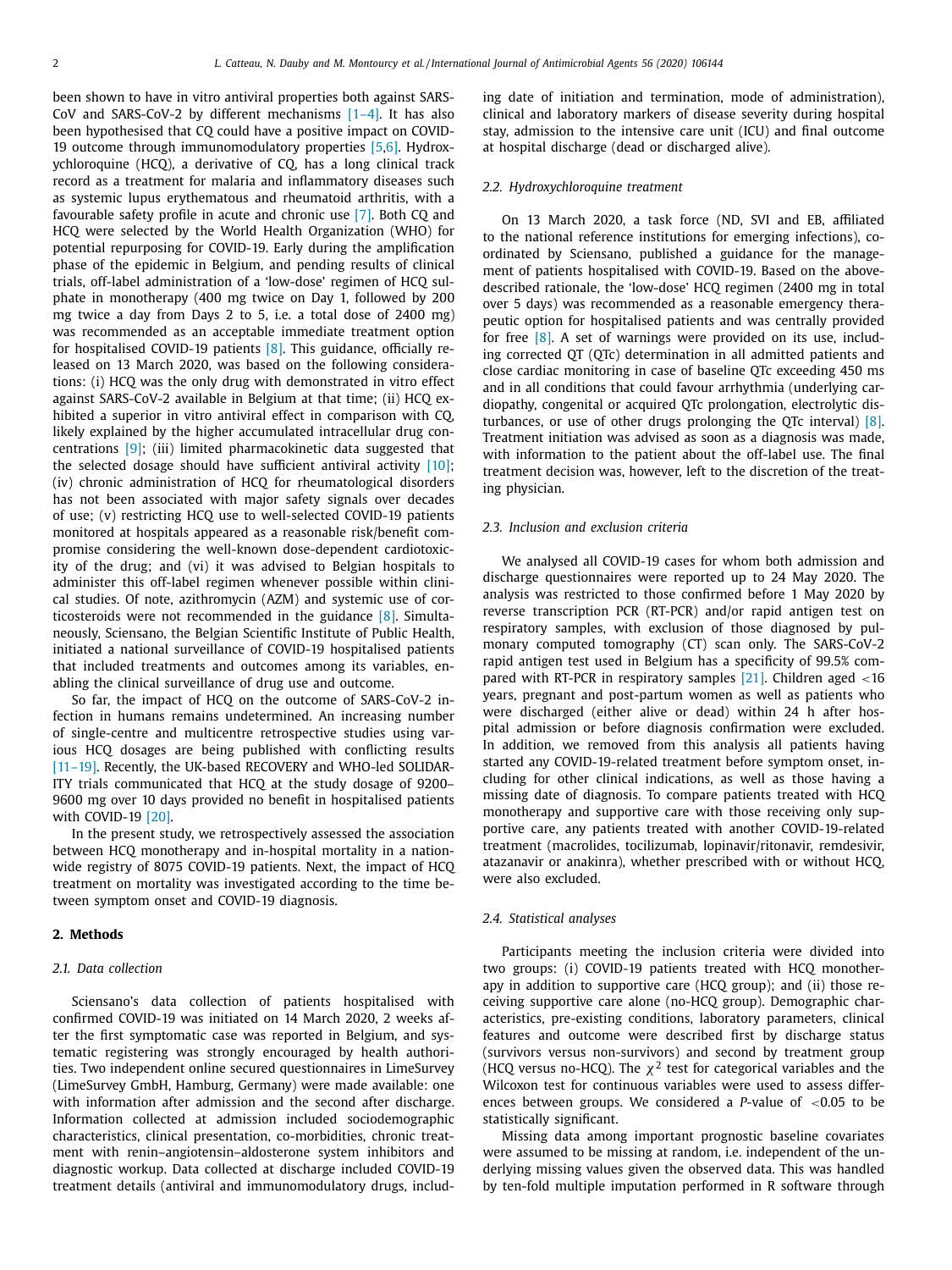the MICE package v.3.8.0 [22]. A competing risks proportional hazards regression with robust standard errors allowing for clustering within hospitals (R package SURVIVAL v.3.1-12) was then used to analyse in-hospital death competing with alive discharge from hospital. Hazards of this in-hospital death thus dropped to zero post discharge alive. Cause-specific hazards of treatment effect were adjusted for the baseline covariates age, sex, co-morbidities (cardiovascular disease, arterial hypertension, diabetes mellitus, chronic renal, liver and lung diseases, neurological and cognitive disorders, immunosuppressive conditions, malignancies, obesity and smoking status), clinical features [pneumonia diagnosis, acute respiratory distress syndrome (ARDS), admission to ICU within the 24 h following admission and time from symptom onset to diagnosis] and baseline laboratory parameters of disease severity consisting of lactate dehydrogenase (LDH)  $\geq$  350 IU/L, C-reactive protein (CRP)  $\geq$ 150 mg/L and partial pressure of oxygen (paO<sub>2</sub>) < 60 mmHg. As HCQ prescription decreased over time, the calendar time of diagnosis was also included in the model.

The propensity of HCQ treatment was estimated from those same baseline covariates (R package IPW v.1.0-11[23]). An inverse propensity-weighted standardised cumulative incidence of in-hospital death for each treatment was derived using R package RISCA v.0.8.2 [24]. The competing risks analysis was repeated for patients treated within or beyond 5 days of onset of symptoms. Sensitivity analyses were performed (Supplementary material): they considered additional adjustments in the model, missing data impact and possible immortal time bias associated with delayed treatment receipt. Analyses were performed in SAS Enterprise Guide 7.1 and in R 3.6.3.

## *2.5. Ethical and privacy considerations*

The hospital data collection is being performed by Sciensano, the Belgian Scientific Institute of Public Health, legally entitled for surveillance of infectious diseases in Belgium (Royal Decree of 21/03/2018). This COVID-19 hospital surveillance was authorised by an independent administrative authority protecting privacy and personal data and was approved by the ethical committee of Ghent University Hospital.

# **3. Results**

As recorded on 24 May 2020, the Sciensano database contained a total of 15 544 case records of COVID-19 patients (Fig. 1), originating from 109 Belgian hospitals. Among those, both admission and discharge report forms were received for 10 920 patients [3311 (21.3%) discharge forms were missing for patients with admission data and 1313 (8.4%) admission forms were missing for patients with discharge data]. After having excluding patients not meeting the inclusion criteria (Fig. 1), 8910 cases were included for the descriptive analysis.

Approximately 60% of the hospitalised COVID-19 patients were aged  $\geq 65$  years (Table 1). In general, participants were severely ill with more than 80% having radiological pneumonia, large proportions presenting with laboratory parameters of severity, including pronounced hypoxaemia, and 5.5% requiring immediate admission to the ICU. The median time from symptom onset to COVID-19 diagnosis was 5 days. Patients with incomplete discharge data ( $n = 2332$ ) were similar to the study population in terms of age and sex distribution as well as the frequency of pre-existing conditions, except for the proportion of active smokers (Supplementary Table S1). In the univariate analysis, compared with survivors, non-survivors were older and were more likely to be male and to suffer from pre-existing conditions (Table 1). In addition, non-survivors presented more often with laboratory markers of disease severity such as high levels of LDH (≥350 IU/L) and CRP ( $\geq$ 150 mg/L) and severe hypoxaemia (paO<sub>2</sub> < 60 mmHg). Time from symptom onset to diagnosis was shorter in non-survivors (median 3 days vs. 6 days in survivors;  $P < 0.0001$ ). Length of hospital stay was similar in both groups.

After further exclusion of patients who received alternative COVID-19 treatments either with  $(n = 818)$ ; including macrolides,  $n = 761$ ) or without HCQ ( $n = 17$ ), the comparative analysis was restricted to 8075 subjects: 4542 in the HCQ group and 3533 in the no-HCQ group (Fig. 1). Of the HCQ-treated patients, 78.2% initiated the treatment within 24 h after diagnosis.

As shown in Table 2, COVID-19 patients in the HCQ group were younger and male sex was predominant. Several co-morbidities were significantly less frequent in the HCQ group, including cardiovascular diseases, arterial hypertension, chronic renal disease, neurological and cognitive disorders, solid cancer and obesity, as well as the proportion of active smokers. On the other hand, at admission, patients in the HCQ group appeared to be sicker as reflected by a higher frequency of radiological pneumonia, ARDS, ICU transfer within the 24 h after admission and invasive ventilation support as well as a higher frequency of elevated LDH and CRP levels. The case fatality rate of the study population was 21.8% (1761 deaths/8075 patients) but was lower in the HCQ group (804/4542; 17.7%) than in the no-HCQ group (957/3533; 27.1%) (*P* < 0.001). Incidental use of steroids was very low in both groups, although it was slightly higher in the HCQ group (8.1% vs. 5.9%). On a side note, mortality in the 761 participants who received HCQ and AZM was 18.9%.

Independent predictors of in-hospital mortality are shown in Fig. 2. Age, male sex, cardiovascular disease, diabetes mellitus, chronic renal, liver and lung diseases, neurological disorders, immunosuppressive conditions, smoking status as well as radiological pneumonia, ARDS and immediate admission to the ICU were all associated with a higher risk of in-hospital death. It was also the case for the measured laboratory parameters of disease severity at baseline. Treatment with HCQ alone was in contrast independently associated with a decreased risk of in-hospital mortality [adjusted hazard ratio (aHR) =  $0.684$ , 95% confidence interval (CI) 0.617–0.758] compared with the no-HCQ group. Fig. 3 shows the inverse propensity-weighted standardised cumulative incidence of in-hospital death for each treatment with multiple imputations. From this model, estimated direct-adjusted mortality at 40 days was 19.1% with HCQ alone and 26.5% with supportive care only.

Next we compared the association between HCQ treatment and in-hospital mortality in patients diagnosed and treated within 5 days after onset of symptoms (early diagnosis,  $n = 3975$ ) with those diagnosed  $>5$  days later (late diagnosis,  $n = 3487$ ). Compared with the no-HCQ group, administration of HCQ appears to be associated to a lower risk of death both in the early diagnosis group (aHR =  $0.701$ , 95% CI 0.617-0.796) and the late diagnosis group (aHR = 0.647, 95% CI 0.525–0.797).

# **4. Discussion**

In this large analysis of patients admitted for COVID-19 in Belgium, HCQ monotherapy administered at a dosage of 2400 mg over 5 days was independently associated with a lower in-hospital mortality rate compared with patients treated with supportive care only, even after adjustment for age, major co-morbidities and disease severity at admission. Importantly, mortality was reduced regardless of the time from symptom onset to diagnosis and HCQ treatment initiation.

Our study has several limitations and strengths. It is an observational study of data collected using standardised report forms during the most critical phase of the epidemic in Belgium. The cohort was established within an ongoing surveillance that aims at monitoring the epidemic and identifying risk factors for severe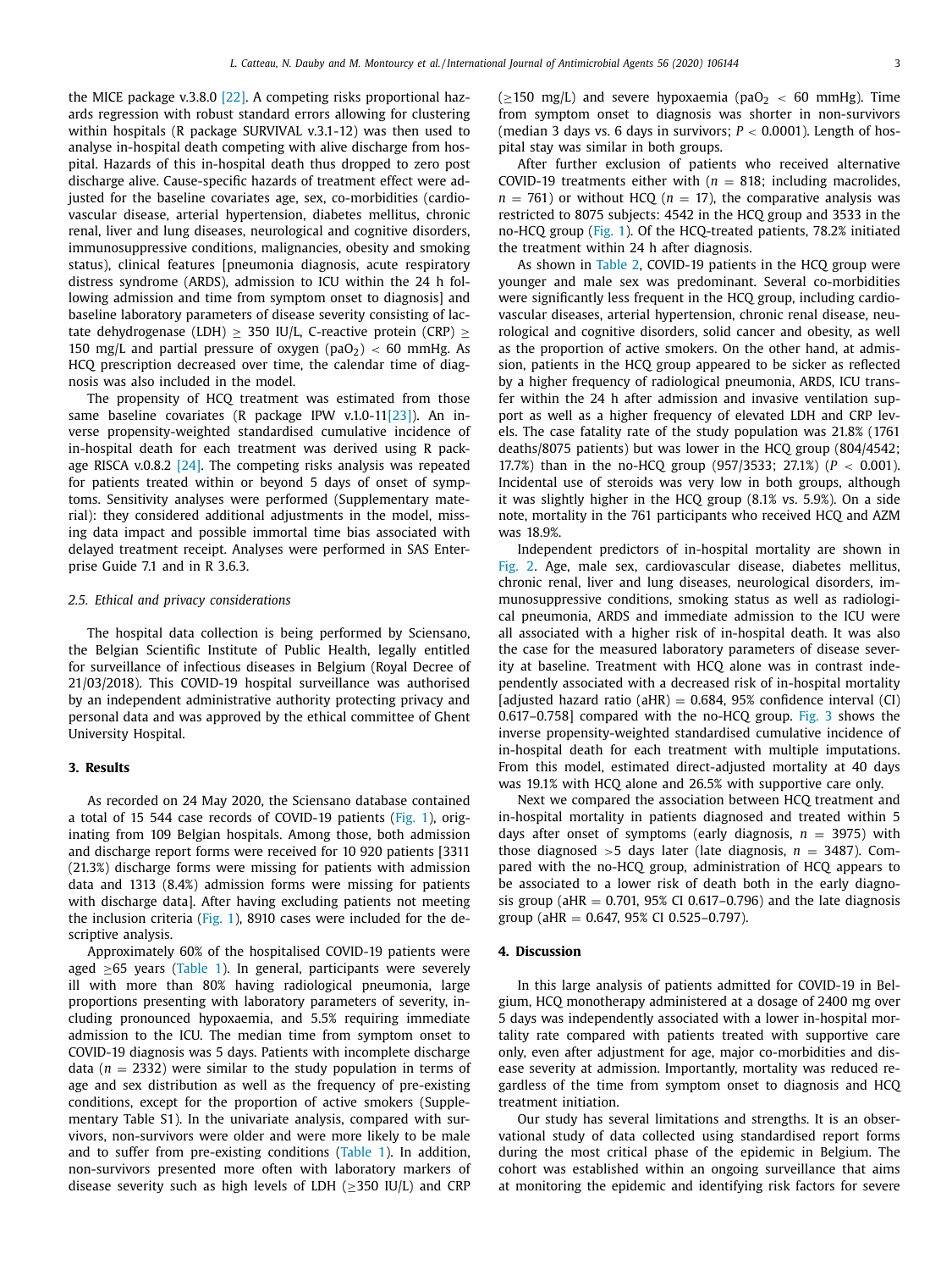

Fig. 1. Data flow for coronavirus disease 2019 (COVID-19) patient selection for the observational cohort study. CT, computed tomography; HCQ, hydroxychloroquine.



**Fig. 2.** Independent predictors of in-hospital mortality among 8075 patients with coronavirus disease 2019 (COVID-19). Competing risks proportional hazards regression with robust standard errors analysing in-hospital death competing with alive discharge from hospital. HCQ, hydroxychloroquine; LDH, lactate dehydrogenase; CRP, C-reactive protein; paO<sub>2</sub>, partial pressure of oxygen.

COVID-19 and unfavourable outcome. The evaluation of HCQ efficacy in this population was therefore not the primary objective of the data collection itself. Also, the actual HCQ dosage was not systematically checked, but qualitative surveys pointed out that the 'low-dose' recommendation was very well adhered to, since the risk of dose-dependent cardiotoxicity and the necessary precautions for use in patients at risk were particularly stressed in the treatment guidance [8]. Not surprisingly, HCQ has been less administered in several groups of patients with pre-existing conditions or co-medications that correspond to contra-indications of its use (cardiac and renal diseases). The implementation of this surveillance during the initial phase of the epidemic when hospitals were under pressure and its non-mandatory nature resulted in missing admission or discharge report forms for a sizeable proportion of patients. The absence of difference in baseline characteristics and in outcome for subgroups with missing data and the study population is somehow reassuring, although some hidden sources of bias cannot be fully excluded. Strengths of this study include the very large sample size obtained in a timely manner, the strict comparison between groups exposed to HCQ in monotherapy and to supportive care only (with no other COVID-19 treatments as confounders), the multicentric design covering the vast majority of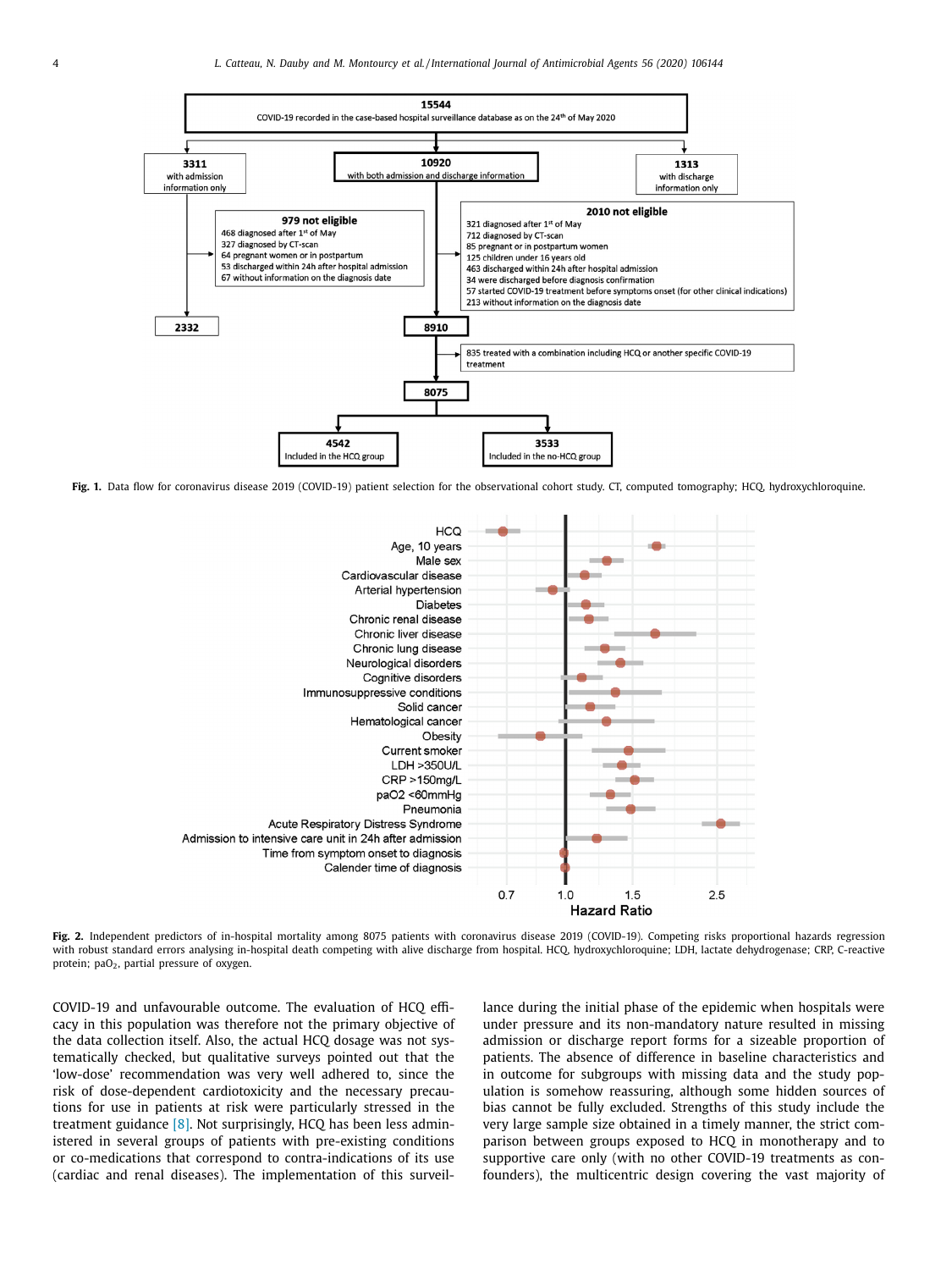**Table 1**

Characteristics of coronavirus disease 2019 (COVID-19) patients by survival or non-survival status during hospitalisation

| Characteristic                                                   | No./total no. (%)    |                          |                              | P-value           |
|------------------------------------------------------------------|----------------------|--------------------------|------------------------------|-------------------|
|                                                                  | Total $(n = 8910)$   | Survivors ( $n = 6981$ ) | Non-survivors ( $n = 1929$ ) |                   |
| Demographic characteristics                                      |                      |                          |                              |                   |
| Age (years)                                                      |                      |                          |                              |                   |
| $16 - 30$                                                        | 149/8906 (1.7)       | 149/6979 (2.1)           | 0/1927(0.0)                  | $< 0.0001*$       |
| $31 - 44$                                                        | 607/8906 (6.8)       | 596/6979 (8.5)           | 11/1927(0.6)                 |                   |
| $45 - 64$                                                        | 2685/8906 (30.2)     | 2503/6979 (35.9)         | 182/1927 (9.4)               |                   |
| $65 - 79$                                                        | 2655/8906 (29.8)     | 2017/6979 (28.9)         | 638/1927 (33.1)              |                   |
| >80                                                              | 2810/8906 (31.6)     | 1714/6979 (24.6)         | 1096/1927 (56.9)             |                   |
| Median (IQR) age (years)                                         | $71(57-82)$          | 66 (54-79)               | $82(73-87)$                  |                   |
| Male sex                                                         | 4807/8819 (54.5)     | 3711/6919 (53.6)         | 1096/1900 (57.7)             | $0.0017+$         |
| Pre-existing conditions                                          |                      |                          |                              |                   |
| Cardiovascular disease                                           | 3084/8910 (34.6)     | 2093/6981 (30.0)         | 991/1929 (51.4)              | ${<}0.0001^{\pm}$ |
| Arterial hypertension                                            | 3622/8910 (40.7)     | 2641/6981 (37.8)         | 981/1929 (50.9)              | ${<}0.0001^{\pm}$ |
| Diabetes mellitus                                                | 1985/8910 (22.3)     | 1442/6981 (20.7)         | 543/1929 (28.1)              | ${<}0.0001^{\pm}$ |
| Chronic renal disease                                            | 1166/8910 (13.1)     | 733/6981 (10.5)          | 433/1929 (22.4)              | $< 0.0001 \pm$    |
| Chronic liver disease                                            | 237/8910 (2.7)       | 160/6981 (2.3)           | 77/1929 (4.0)                | $< 0.0001 \pm$    |
| Chronic lung disease                                             | 1353/8910 (15.2)     | 976/6981 (14.0)          | 377/1929 (19.5)              | $< 0.0001 \pm$    |
| Neurological disorders                                           | 832/8910 (9.3)       | 555/6981 (8.0)           | 277/1929 (14.4)              | $< 0.0001 \pm$    |
| Cognitive disorders <sup>a</sup>                                 | 1001/8338 (12.0)     | 627/6539 (9.6)           | 374/1799 (20.8)              | $< 0.0001 \pm$    |
| Immunosuppressive conditions                                     | 248/8910 (2.7)       | 191/6981 (2.7)           | 57/1929 (3.0)                | $0.6049^{\pm}$    |
| Malignancy                                                       |                      |                          |                              |                   |
| Solid                                                            | 730/8910 (8.2)       | 507/6981 (7.3)           | 223/1929 (11.6)              | ${<}0.0001^{\pm}$ |
| Haematological                                                   | 174 /8910 (2.0)      | 118/6981 (1.7)           | 56/1929 (2.9)                | $0.0007+$         |
| Obesity <sup>a</sup>                                             | 545/5457 (10.0)      | 450/4313 (10.4)          | 95/1144 (8.3)                | $0.0327+$         |
| Current smoker                                                   | 407/4757 (8.6)       | 312/3793 (8.2)           | 95/964 (9.9)                 | $0.1064 +$        |
| Medications                                                      |                      |                          |                              |                   |
| ACE inhibitor                                                    | 1368/8907 (15.3)     | 1030/6979 (14.8)         | 338/1928 (17.5)              | $0.0028^{\pm}$    |
| Angiotensin receptor blocker                                     | 806/8907 (9.0)       | 604/6979 (8.7)           | 202/1928 (10.5)              | $0.0135^{\pm}$    |
| COVID-19 treatments                                              |                      |                          |                              |                   |
| Supportive care only                                             | 3533/8910 (39.6)     | 2576/6981 (36.9)         | 957/1929 (49.6)              | ${<}0.0001^{\pm}$ |
| <b>HCQ</b>                                                       | 4542/8910 (51.0)     | 3738/6981 (53.5)         | 804/1929 (41.7)              | $< 0.0001 \pm$    |
| $HCQ + macrolides$                                               | 761/8910 (8.5)       | 617/6981 (8.5)           | 144/1929 (7.5)               | $0.0561 +$        |
| Lopinavir/ritonavir                                              | 12/8910 (0.1)        | 7/6981(0.1)              | 5/1929(0.3)                  | $0.2358 +$        |
| $HCQ + lopinavir/ritonavir$                                      | 18/8910 (0.2)        | 10/6981(0.1)             | 8 / 1929 (0.4)               | $0.0504^{\pm}$    |
| $HCO +$ tocilizumab                                              | 17/8910 (0.2)        | 12/6981(0.2)             | 5/1929(0.3)                  | $0.4367^{\pm}$    |
| $HCQ +$ tocilizumab + macrolides                                 | 7/8910(0.1)          | 5/6981(0.1)              | 2/1929(0.1)                  | $0.6565^{\pm}$    |
| $HCQ + remdesivir$                                               | 4/8910(0.0)          | 2/6981(0.0)              | 2/1929(0.1)                  | $0.1685^{\pm}$    |
| Others                                                           | 16/8910 (0.2)        | 14/6981 (0.2)            | 2/1929(0.1)                  | $0.3738 +$        |
| Laboratory parameters                                            |                      |                          |                              |                   |
| LDH $(IU/L)$ (median $(IQR)$ [no.])                              | 343 (258-477) [7385] | 329 (251-459) [5909]     | 394 (288–548) [1476]         | ${<}0.0001*$      |
| LDH $\geq$ 350 IU/L                                              | 3563/7385 (48.2)     | 2663/5909 (45.1)         | 900/1476 (61.0)              | ${<}0.0001^{\pm}$ |
| $CRP$ (mg/L) (median (IQR) [no.])                                | 62 (26-118) [8624]   | 55.9 (21.8-108.2) [6802] | 91.2 (44.4-162) [1822]       | ${<}0.0001*$      |
| $CRP \geq 150$ mg/L                                              | 1487/8624 (17.2)     | 973/6802 (14.3)          | 514/1822 (28.2)              | $< 0.0001 \pm$    |
| paO <sub>2</sub> (mmHg) (median (IQR) [no.])                     | 66 (57-76) [6013]    | 67 (70-77) [4713]        | 61 (52-73) [1300]            | ${<}0.0001*$      |
| $paO2 < 60$ mmHg                                                 | 1834/6013 (30.5)     | 1221/4713 (25.9)         | 613/1300 (47.2)              | ${<}0.0001^{\pm}$ |
| Clinical features                                                |                      |                          |                              |                   |
| Pneumonia b                                                      | 7184/8567 (83.9)     | 5545/6710 (82.6)         | 1639/1857 (88.2)             | ${<}0.0001^{\pm}$ |
| <b>ARDS</b>                                                      | 1197/8423 (14.2)     | 601/6710 (9.0)           | 596/1713 (34.8)              | ${<}0.0001^{\pm}$ |
| Invasive ventilation support                                     | 736/8691 (8.5)       | 367/6810 (5.4)           | 369/1881 (19.6)              | ${<}0.0001^{\pm}$ |
| Admission to ICU within 24 h after admission                     | 488/8900 (5.5)       | 298/6974 (4.3)           | 190/1926 (9.9)               | $< 0.0001 \pm$    |
| Time from symptom onset to diagnosis (days) (median (IQR) [no.]) | $5(2-9)$ [8097]      | $6(2-9)$ [6393]          | $3(1-7)$ [1704]              | ${<}0.0001*$      |
| Length of hospital stay (days) (median (IQR) [no.])              | $9(5-15)[8894]$      | $9(5-15)[6970]$          | $9(5-16)[1924]$              | 0.9320*           |
| <b>Article State Adventure Contracts</b><br>$\frac{1}{2}$        | $\mathbf{r}$         | $\sim$                   | $\cdots$                     |                   |

IQR, interquartile range; ACE, angiotensin-converting enzyme; HCQ, hydroxychloroquine; LDH, lactate dehydrogenase; CRP, C-reactive protein; paO<sub>2</sub>, partial pressure of oxygen; ARDS, acute respiratory distress syndrome; ICU, intensive care unit.

NOTE: All of the pre-existing conditions and COVID-19 features were reported as assessed by the clinician.

<sup>a</sup> Missingness is due to later onset of data collection.

**b** Diagnosis by imaging [chest radiography and/or computed tomography (CT) scan].

<sup>∗</sup> Wilcoxon test.

 $\pm \chi^2$  test.

Belgian hospitals, and the real-life representativeness of the data. Indeed, this hospital-based surveillance captured complete admission and discharge information for 64.0% (10 920/17 052) of all aggregated COVID-19 patients admitted across the country until 24 May 2020 [25]. Finally, rigorous sensitivity analysis taking into account censored data and immortal bias all confirmed the positive impact of HCQ on in-hospital mortality.

This nationwide observational study provides a robust description of the COVID-19 patients admitted in Belgian hospitals. The demographic and clinical characteristics were similar to hospital cohorts reported in other countries, with a large proportion of patients with well-established risk factors for COVID-19 complications. The observed in-hospital mortality rate (~21.8%) was in

line with that of previous observational studies and ongoing trials [26–28]. Risk factors for death were comparable with previous clinical experience. Notably, we found that biological markers previously related to disease severity and mortality in univariate analysis (increased CRP and LDH) [29] were independently associated with mortality in our study. Other well-established predictors of mortality such as lymphopenia and increased levels of D-dimer were not recorded in our data set. High D-dimer levels have been meanwhile associated with increased risk of thrombotic events, a major cause of death in hospitalised COVID-19 patients [30,31].

Interestingly, we observed that patients who died in hospital had on average a shorter duration of symptoms before admission, suggesting that abrupt clinical deterioration is associated with a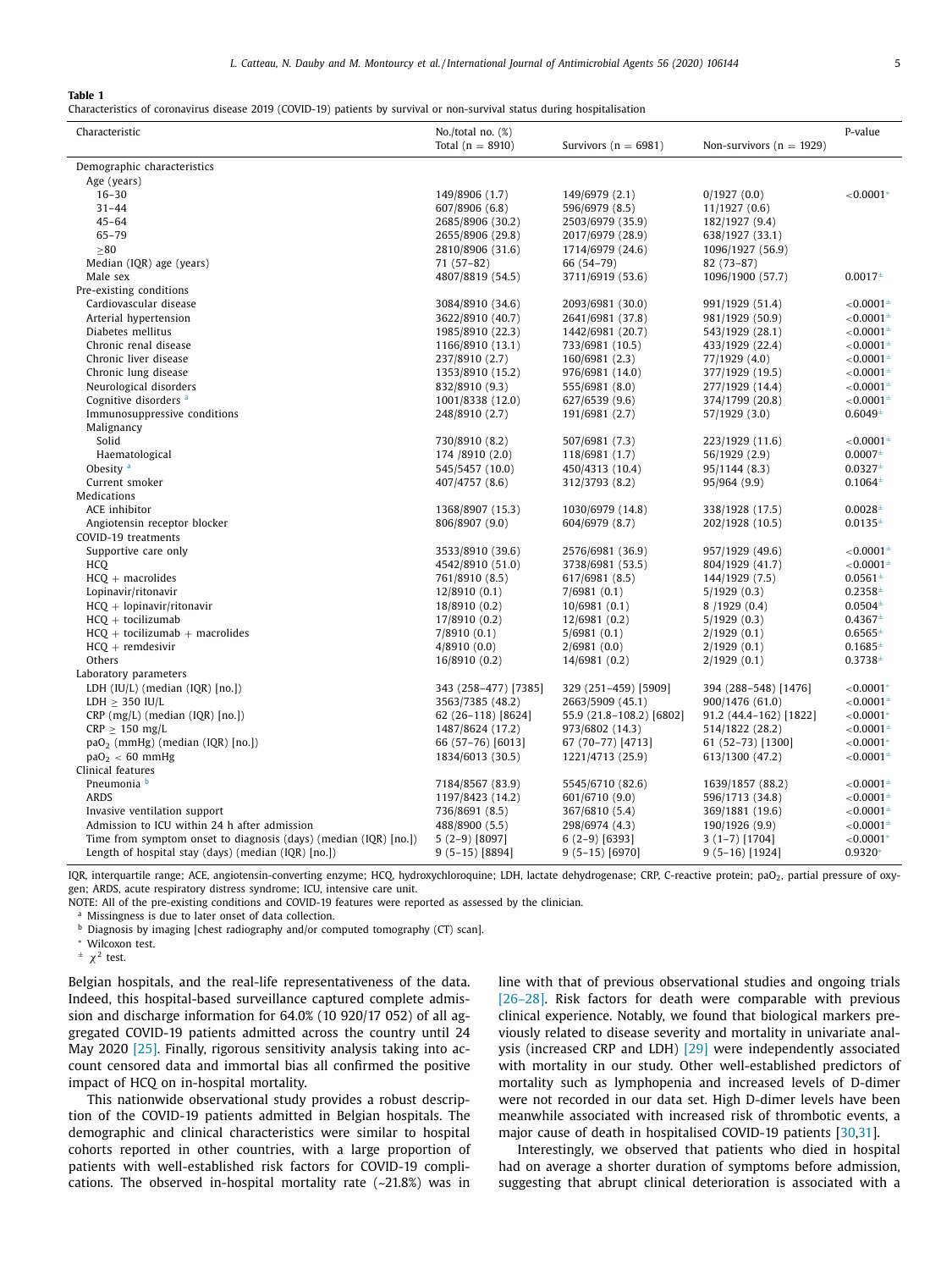#### **Table 2**

Characteristics of coronavirus disease 2019 (COVID-19) patients ( $n = 8075$ ) by treatment group.

| Characteristic                                                   | $No./total No.$ $(\%)$   |                          | P-value             |
|------------------------------------------------------------------|--------------------------|--------------------------|---------------------|
|                                                                  | $HCQ (n = 4542)$         | No-HCQ $(n = 3533)$      |                     |
| Demographic characteristics                                      |                          |                          |                     |
| Age (years)                                                      |                          |                          |                     |
| $16 - 30$                                                        | 62/4541 (1.4)            | 72/3530 (2.0)            | ${<}0.0001*$        |
| $31 - 44$                                                        | 372/4541 (8.2)           | 175/3530 (5.0)           |                     |
| $45 - 64$                                                        | 1656/4541 (36.5)         | 695/3530 (19.7)          |                     |
| $65 - 79$                                                        | 1395/4541 (30.7)         | 1015/3530 (28.8)         |                     |
| >80                                                              | 1056/4541 (23.3)         | 1573/3530 (44.6)         |                     |
| Median (IQR) age (years)                                         | 66 (54-78)               | $77(63 - 85)$            |                     |
| Male sex                                                         | 2646/4494 (58.9)         | 1671/3492 (47.8)         | $< 0.0001^{\pm}$    |
| Pre-existing conditions                                          |                          |                          |                     |
| Cardiovascular disease                                           | 1392/4542 (30.7)         | 1444/3533 (40.9)         | $< 0.0001^{\pm}$    |
| Arterial hypertension                                            | 1757/4542 (38.7)         | 1513/3533 (42.8)         | $0.0002^{\pm}$      |
| Diabetes mellitus                                                | 998/4542 (22.0)          | 796/3533 (22.5)          | $0.5498^{\pm}$      |
| Chronic renal disease                                            | 508/4542 (11.2)          | 585/3533 (16.6)          | ${<}0.0001^{\pm}$   |
| Chronic liver disease                                            | 122/4542 (2.7)           | 99/3533 (2.8)            | $0.7511^{\pm}$      |
| Chronic lung disease                                             | 698/4542 (15.4)          | 517/3533 (14.6)          | $0.3599^{\pm}$      |
| Neurological disorders                                           | 330/4542 (7.3)           | 450/3533 (12.7)          | ${<}0.0001^{\pm}$   |
| Cognitive disorders <sup>a</sup>                                 | 331/4260 (7.8)           | 582/3266 (17.8)          | $< 0.0001^{\pm}$    |
| Immunosuppressive conditions                                     | 159/4542 (3.5)           | 78/3533 (2.2)            | $0.0006^{\pm}$      |
| Malignancy                                                       |                          |                          |                     |
| Solid                                                            | 314/4542 (6.9)           | 345/3533 (9.8)           | ${<}0.0001^{\pm}$   |
| Haematological                                                   | 90/4542(2.0)             | 70/3533 (2.0)            | $0.9995^{\pm}$      |
| Obesity <sup>a</sup>                                             | 297/2643 (11.2)          | 186/2284 (8.1)           | $0.0003^{\pm}$      |
| Current smoker                                                   | 183/2390 (7.7)           | 196/1916 (10.2)          | 0.0031 <sup>±</sup> |
| Medications                                                      |                          |                          |                     |
| ACE inhibitor                                                    | 669/4541 (14.7)          | 569/3531 (16.1)          | $0.0874^{\pm}$      |
| Angiotensin receptor blocker                                     | 388/4541 (8.5)           | 318/3531 (9.0)           | $0.4665^{\pm}$      |
| Laboratory parameters at admission                               |                          |                          |                     |
| LDH $(U/L)$ (median $(IQR)$ [no.])                               | 359 (270-497) [3890]     | 314 (239-442) [2764]     | ${<}0.0001*$        |
| LDH $\geq$ 350 U/L                                               | 2036/3890 (52.3)         | 1146/2764 (41.5)         | $< 0.0001^{\pm}$    |
| $CRP$ (mg/L) (median (IQR) [no.])                                | 68.9 (32.1-125.0) [4461] | 50.6 (16.0-105.2) [3340] | ${<}0.0001*$        |
| $CRP \ge 150$ mg/L                                               | 835/4461 (18.7)          | 471/3340 (14.1)          | $< 0.0001^{\pm}$    |
| $paO2$ (mmHg) (median (IQR) [no.])                               | 66 (57-75) [3442]        | 68 (58-80) [1967]        | $0.0033*$           |
| paO <sub>2</sub> < 60 mmHg                                       | 1046/3442 (30.4)         | 557/1967 (28.3)          | $0.1084^{\pm}$      |
| Clinical features                                                |                          |                          |                     |
| Pneumonia b                                                      | 4055/4423 (91.7)         | 2329/3313 (70.3)         | ${<}0.0001^{\pm}$   |
| <b>ARDS</b>                                                      | 720/4306 (16.7)          | 299/3320 (9.0)           | $< 0.0001^{\pm}$    |
| Invasive ventilation support                                     | 503/4407 (11.4)          | 114/3457 (3.3)           | ${<}0.0001^{\pm}$   |
| Admission to ICU within 24 h after admission                     | 313/4539 (6.9)           | 96/3529 (2.7)            | $< 0.0001^{\pm}$    |
| Time from symptom onset to diagnosis (days) (median (IQR) [no.]) | $6(3-9)$ [4542]          | $4(1-8)$ [3049]          | ${<}0.0001*$        |
| Length of hospital stay (days) (median (IQR) [no.])              | $9(6-15)[3324]$          | $9(4-17)[3526]$          | $0.2061*$           |
| Outcome                                                          |                          |                          |                     |
| Time from diagnosis to death (days) (median (IQR) [no.])         | $8(5-13)[4542]$          | 6 (4–12) [3533]          | ${<}0.0001*$        |
| Death                                                            | 804/4542 (17.7)          | 957/3533 (27.1)          | ${<}0.0001^{\pm}$   |

IQR, interquartile range; ACE, angiotensin-converting enzyme; LDH, lactate dehydrogenase; CRP, C-reactive protein; paO<sub>2</sub>, partial pressure of O<sub>2</sub>; ARDS, acute respiratory distress syndrome; ICU, intensive care unit.

NOTE: All of the pre-existing conditions and COVID-19 features were reported as assessed by the clinician.

a Missingness is due to later onset of data collection.

<sup>b</sup> Diagnosis by imaging [chest radiography and/or computed tomography (CT) scan].

<sup>∗</sup> Wilcoxon test.

 $\pm \chi^2$  test.

worse prognosis. More research is required to clarify the phenotype of this subgroup of patients, to assess whether patients who develop signs of severity very soon after the onset of symptoms require more intensive care earlier, and to investigate whether very early predictors of subsequent severity and targeted (pre-hospital) interventions could prevent admission due to acute complications.

In the context of the COVID-19 pandemic, HCQ therapy has been in the centre of debates, between hype and bashing, within and beyond the scientific community. Uncertainty about treatment efficacy relies mainly on the observational nature of the published studies so far and the major risks of bias and confounders. Many small single-centre retrospective studies did not find any impact of HCQ treatment on outcome in hospitalised COVID-19 patients [11,13–16], but were not powered to explore associations with mortality endpoint through robust multivariate analysis. Recently, larger observational studies found that the use of HCQ alone or in combination with AZM was independently associated with lower in-hospital mortality [17–19], in line with our results. Some therapeutic differences, however, have to be highlighted that impede full comparison of these studies with our data. In the study by Lagier et al. [17], the HCQ dosage was 6000 mg in total over 10 days and the vast majority of participants were given AZM concomitantly. In the study by Mikami et al. [18], the HCQ dosage was not reported, but most hospitalised patients were also exposed to a combination of HCQ and AZM. Finally, Arshad et al. used the same HCQ dosage as in our study and reported specifically on the subgroup treated with HCQ, but a large proportion of participants were also given steroids, which might have been beneficial in severe COVID-19 cases [19,32]. Of note, in our data set, corticosteroid uptake was low in both groups. In Belgium, AZM was not recommended owing to lack of robust information on viral efficacy at the time of writing the guidance. It has, however, been administered in combination with HCQ in 761 patients in our real-life database (but excluded from this analysis). The combination treatment of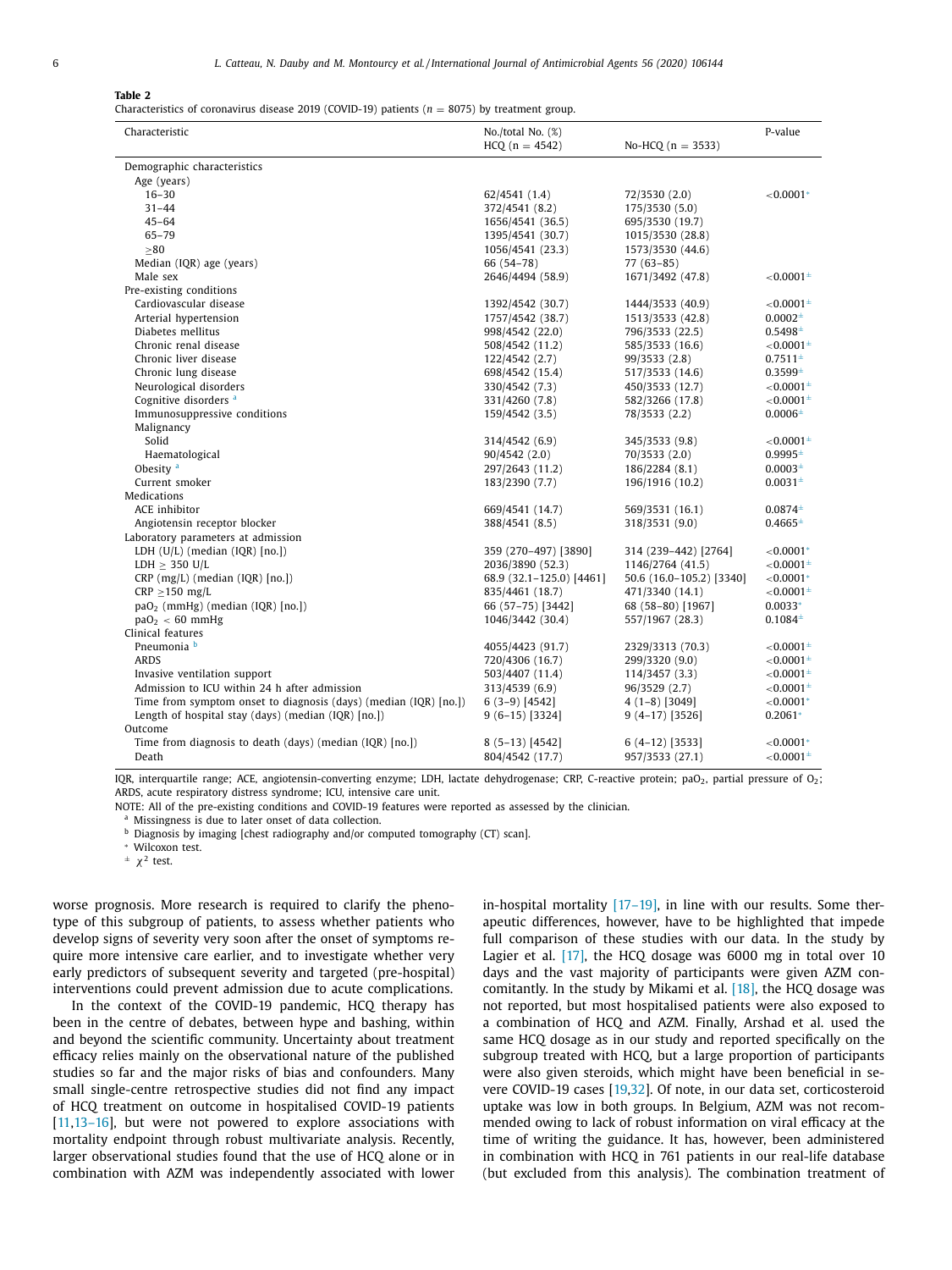

**Fig. 3.** Cumulative incidence of in-hospital mortality. Inverse propensity-weighted standardised cumulative incidence of in-hospital death according to treatment received: hydroxychloroquine (HCQ) (blue line) versus no-HCQ (red line).

AZM+HCQ was associated with a decrease in mortality similar to that of HCQ alone (data not shown).

Although observational studies, even of large scale, do not provide final conclusions on treatment efficacy, their results are important to consider in order to guide clinical trials. Well-designed prospective studies combined with large, randomised control trials should provide definitive evidence about the clinical impact of HCQ in severe hospitalised and in mild ambulatory COVID-19 patients. Meanwhile, in a preprint publication at the time of writing, the results of the RECOVERY trial did not show any clinical benefit (death or discharge) in the high-dose HCQ arm (9200 mg in total over 10 days) compared with usual care in hospitalised COVID-19 patients (median number of days from symptom onset to randomisation, 9 days)  $[20]$ . Of note, the dose administered during the first 24 h (2400 mg) is equivalent to the dose administered over 5 days in Belgium. The pharmacokinetic rationale for the high dosage remains poorly described. Moreover, 10% of the patients included in the HCQ arm had negative SARS-CoV-2 test and mortality was high (25%) in both groups, indicating advanced disease.

Whilst both CQ and HCQ have in vitro antiviral activity against SARS-CoV-2 [3,4,9], concerns about a real antiviral activity in vivo have emerged early in the pandemic based on previous experience in other viral infections [33]. Antiviral efficacy of HCQ in humans has been poorly studied so far with adequate methods. Questions have also been raised about whether safe HCQ dosages are sufficient to reach antiviral activity in target pulmonary cells [34]. Translating in vitro data into in vivo drug concentration in tissue appears particularly challenging for HCQ, as plasma concentrations do not appear to be a reliable surrogate [35]. Preprint studies in animal models (non-humans primates and Syrian hamsters) also suggest that HCQ has no antiviral efficacy [36,37]. Clinical efficacy might, however, be mediated through immunomodulatory mechanisms [7], preventing the progression toward severe disease with over-inflammatory responses by dampening the cytokine storm [38]. HCQ has indeed been shown to decrease the production of pro-inflammatory cytokines, both ex vivo and in lung explant model [5,39,40]. In the same line, use of low-dose dexamethasone (one of the RECOVERY arms) was recently reported to significantly decrease mortality in COVID-19 patients requiring oxygen [28]. Also, HCQ has been suggested to have some anticoagulant properties that may be beneficial in preventing thrombotic events in complement to low-molecular-weight heparin [41].

The potential detrimental effect of HCQ, mainly due to dose-dependent cardiotoxicity, has become a major clinical concern, especially following the publication of an article that reported an association between HCQ therapy and increased in-hospital mortality, but that was retracted shortly after [42]. A randomised controlled trial evaluating high-dosage (12 000 mg over 10 days) and low-dosage CQ was halted prematurely due to serious toxicity in the high-dose group  $[43]$ . However, many studies have meanwhile reported on the safety of a short-term/low-dosage course of HCQ monotherapy [16,44]. Our study provides further support to the claim that this regimen is not associated with increased shortterm risk of cardiotoxicity and mortality in the hospital setting and in well-selected COVID-19 patients. Accordingly, as of 17 June 2020, the Federal Agency for Medicines and Health Products had registered in total eight reports of adverse reactions suspected to be associated with HCQ use for the treatment of COVID-19 in Belgium, among which were three cases of cardiac toxicity (all having received concomitant medication), and no reported deaths [45].

In conclusion, in this large nationwide observational study of patients hospitalised with COVID-19, HCQ monotherapy administered at a dosage of 2400 mg over 5 days was independently associated with a significant decrease in mortality compared with patients not treated with HCQ. This impact was observed both in the early and late treatment groups, suggesting that this benefit might be mediated by immunomodulatory properties, a hypothesis worth addressing as evidence of an antiviral activity of HCQ on SARS-CoV-2 appears increasingly inconsistent. Considering the availability and cheapness of HCQ, it seems worth further investigating the clinical effect of an optimised dosage of HCQ and designing addon studies in ongoing trials to monitor, beyond viral shedding and infectiousness, a relevant set of inflammatory markers during the course of SARS-CoV-2 infection.

## **Acknowledgments**

The authors are very grateful to all of the clinicians and hospital directions which allowed this systematic and timely data collection and reporting to Sciensano, in very stretched circumstances. ND is a Post-Doctorate Clinical Master Specialist of the FRS-FNRS.

**Funding:** None.

**Competing interests:** None declared.